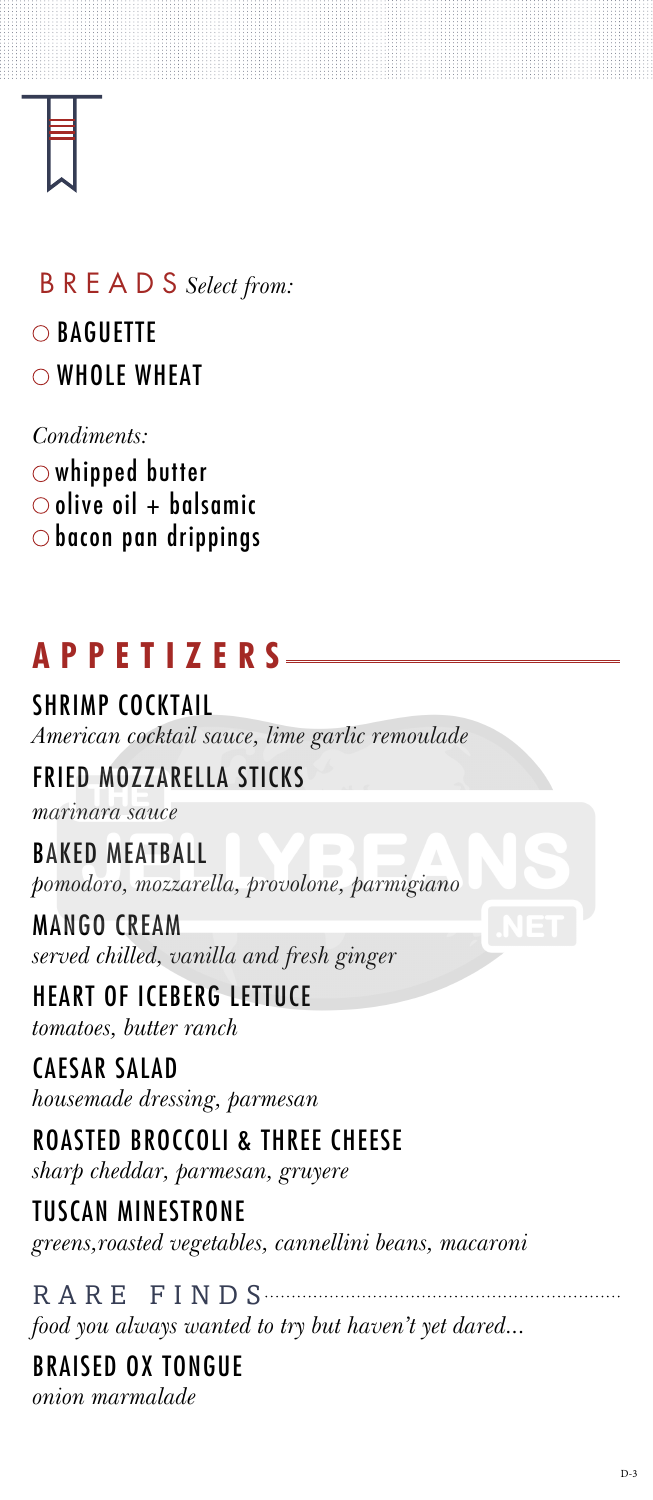# **M A I N S**

#### LINGUINI, ITALIAN SAUSAGE

*bell peppers, mushrooms*

SALMON CAKE

*garlic spinach, mustard cauliflower, dill, sour cream*

#### SOUTHERN FRIED CHICKEN

*mashed potatoes, gravy*

### GRILLED BEEF TENDERLOIN\*

*potato medley, braised green beans, red wine sauce*

#### GRILLED TOFU STEAK

*peppers, Asian greens, vegetable fried rice*

#### FEATURED INDIAN VEGETARIAN

*lentils, basmati rice, papadam and raita*

# FROM THE GRILL

#### GRILLED BARRAMUNDI

*lemon pepper marinade, steamed broccoli, skillet potatoes* 

#### GRILLED CHICKEN BREAST

*garlic & herbs, steamed broccoli, skillet potatoes*

#### BROILED STRIP LOIN STEAK\*

*creamy peppercorn sauce, steamed broccoli, skillet potatoes*

#### STEAKHOUSE SELECTION

*\*Public health advisory: consuming raw or undercooked meats, poultry, seafood, shellfish, or eggs may increase your risk of foodborne illness, especially if you have certain medical conditions.*

*great seafood and premium aged USDA beef, seasoned and broiled to your exact specifications. a surcharge of \$ 20 applies to each entrée*

BROILED LOBSTER TAIL *served with drawn butter*

SURF & TURF\* *lobster tail & grilled filet mignon*

BROILED FILET MIGNON\* *9 oz. premium aged beef*

NEW YORK STRIP LOIN STEAK\* *14-oz. of the favorite cut for steak lovers*



# SAU C E

· chimichurri · · béarnaise · peppercorn sauce

#### BONSAI SUSHI SHIP \* (FOR 2) \$18.00 *California roll, Bang Bang Bonsai roll, 6 pcs assorted sushi (tuna, salmon, shrimp), side salad*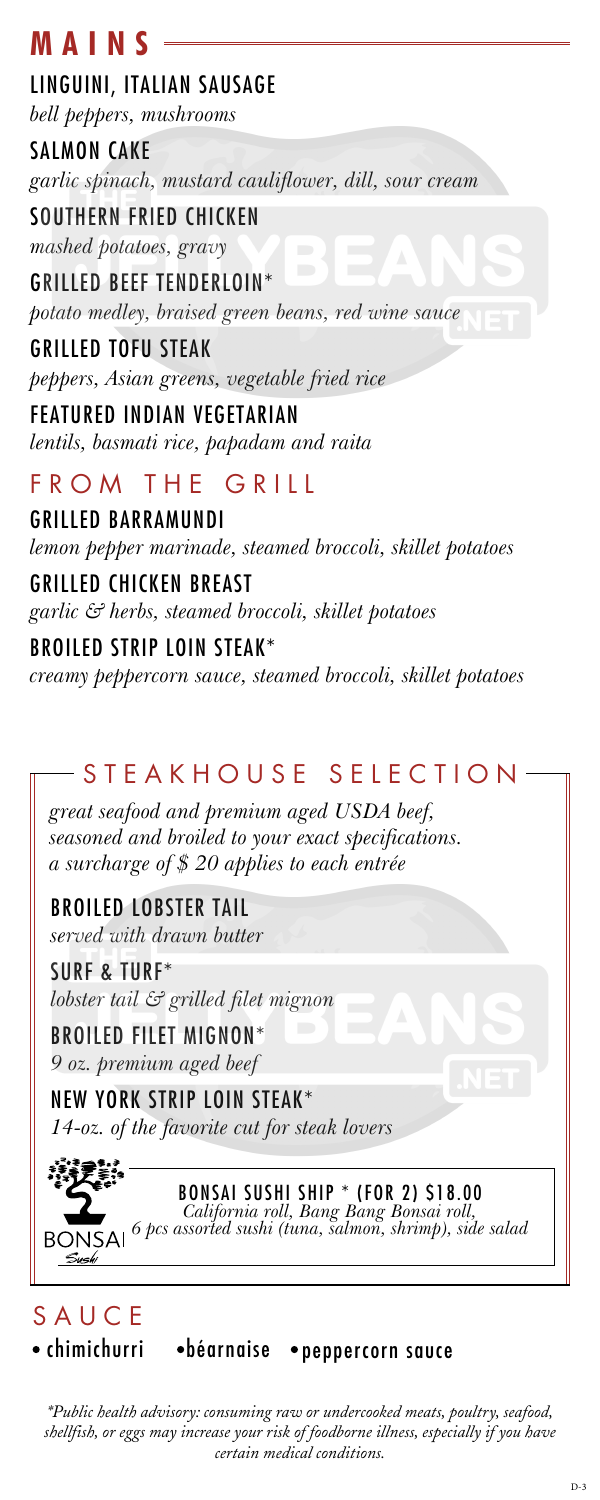# **DESSERT**

BITTER N BLANC

*cinnamon dulce sauce*

### DOUBLE ROASTED PINEAPPLE

*white wine stewed pineapple -lower calories, no added sugar-*

CARNIVAL MELTING CHOCOLATE CAKE

FRESH TROPICAL FRUIT

SELECTION OF ICE CREAMS

CHEESE PLATE

## COFFEE AND TEA

CAPPUCCINO \$ 3.25

**LATTE \$ 3.25** 

ESPRESSO \$ 2.25

" ART OF TEA " SELECTION \$ 1.95

*Please inform your server if you have any food allergies*